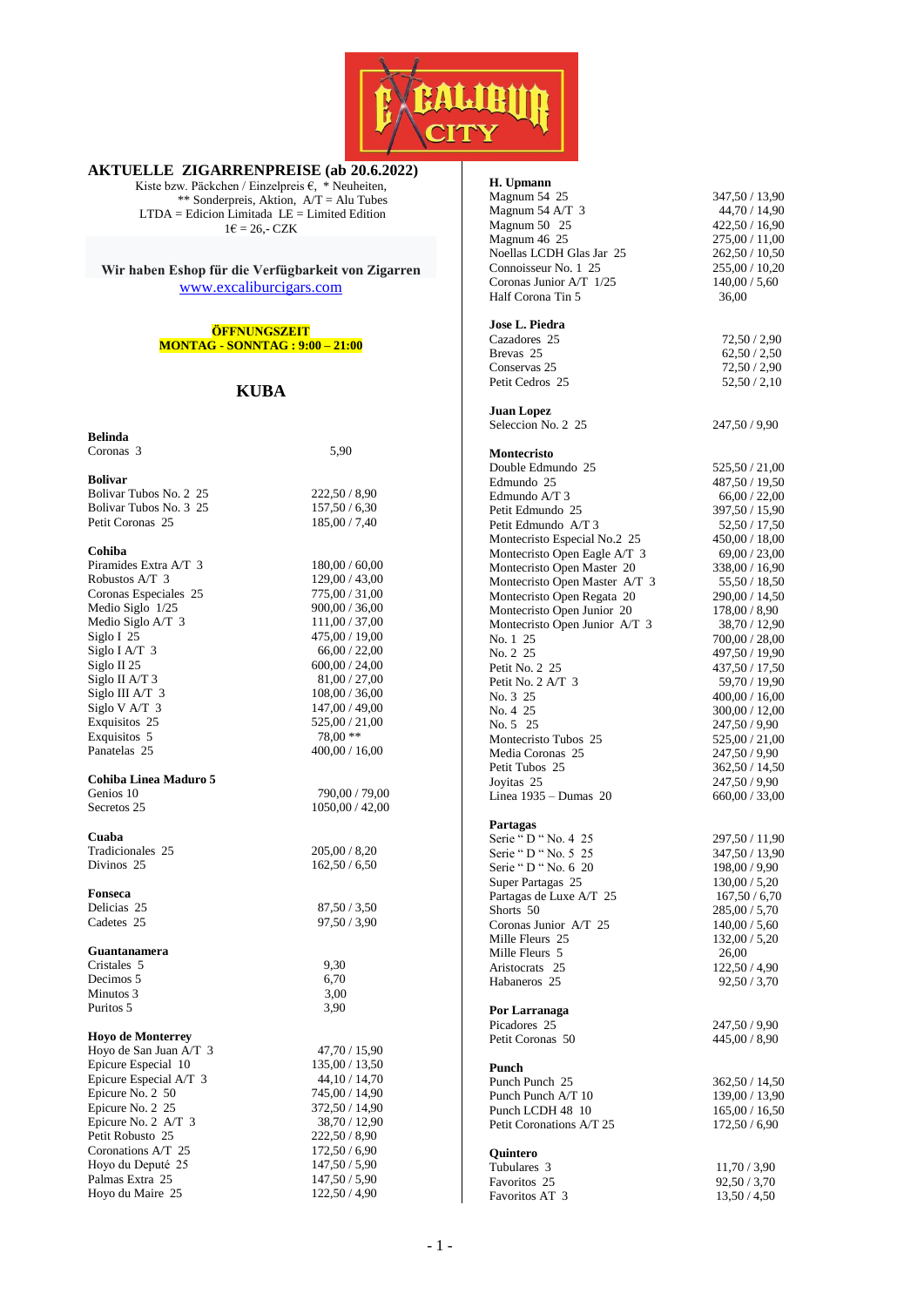| Londres Extra 25<br>Panatelas 25<br>Nacionales 25<br>Brevas 25                                                                                                                                                                                                                                                                                                                                       | 72,50 / 2,90<br>70,00/2,80<br>70,00 / 2,80<br>72,50/2,90                                                                                                                                                                                                                                     |
|------------------------------------------------------------------------------------------------------------------------------------------------------------------------------------------------------------------------------------------------------------------------------------------------------------------------------------------------------------------------------------------------------|----------------------------------------------------------------------------------------------------------------------------------------------------------------------------------------------------------------------------------------------------------------------------------------------|
| <b>Ramon Allones</b><br>Small Club Corona 25                                                                                                                                                                                                                                                                                                                                                         | 142,50 / 5,70                                                                                                                                                                                                                                                                                |
| <b>Rafael Gonzalez</b><br>Petit Coronas 25                                                                                                                                                                                                                                                                                                                                                           | 172,50 / 6,90                                                                                                                                                                                                                                                                                |
| Romeo v Julieta<br>Churchills Anejados A/T 25<br>Sport Largos 25<br>Exhibicion No. 4 25<br>Petit Churchills A/T 3<br>Petit Royales 25<br>Cedros de Luxe No. 1 25<br>Cedros de Luxe No. 2 25<br>Cedros de Luxe No. 3 25<br>Petit Coronas 25<br>No. 1 A/T 25<br>No. 2 A/T 25<br>No. 3 A/T 25<br>Petit Julieta 25<br>Mille Fleurs 25<br>Coronitas en Cedro 25<br>Regalia de Londres 25<br>Belvederes 25 | 825,00 / 33,00<br>112,50 / 4,50<br>245,00 / 9,80<br>28,80 / 9,60<br>207,50 / 8,30<br>312,50 / 12,50<br>235,00 / 9,40<br>187,50 / 7,50<br>182,50 / 7,30<br>177,50 / 7,10<br>172,50 / 6,90<br>162,50/6,50<br>122,50 / 4,90<br>122,50 / 4,90<br>122,50 / 4,90<br>120,00 / 4,80<br>110,00 / 4,40 |
| Short Churchills Travel Humidor 10<br><b>San Cristobal</b><br>La Punta 25                                                                                                                                                                                                                                                                                                                            | 145,00<br>325,00 / 13,00                                                                                                                                                                                                                                                                     |
| El Principe 25<br><b>Vegueros</b><br>Entretiempos 16<br>Tapados 16<br>Mananitas 16                                                                                                                                                                                                                                                                                                                   | 172,50 / 6,90<br>120,00 / 7,50<br>104,00 / 6,50<br>84,80 / 5,30                                                                                                                                                                                                                              |
| <b>Seleccion (Combinaciones)</b><br>Combinaciones Seleccion Piramides 6<br>Combinaciones Petit Robustos 2012 10<br>Combinaciones Seleccion Robustos 6                                                                                                                                                                                                                                                | 142,00<br>163,00<br>129,00                                                                                                                                                                                                                                                                   |
| <b>BRASILIEN</b>                                                                                                                                                                                                                                                                                                                                                                                     |                                                                                                                                                                                                                                                                                              |

**Davidoff Escurio** Robusto Tubos 4er 62,00 Primeros 6 24,00 Robusto Tubos 12 166,80 / 13,90 Petit Robusto 14 110,60 / 7,90

**Regalia Fina** Sao José 25 55,00 / 2,20

## **DOMINIKANISCHE REPUBLIK**

**Alec Bradley Gatekeeper** Corona 20 92,00 / 4,60

| Toro 20                                                             |                                    |
|---------------------------------------------------------------------|------------------------------------|
| <b>Arturo Fuente Classic</b>                                        |                                    |
| Petit Corona 25                                                     | 190,00 / 7,60                      |
| Flor Fina 858 Maduro 25                                             | 282,50 / 11,30                     |
| Flor Fina 858 Natural 25                                            | 232,50 / 9,30                      |
| <b>Arturo Fuente Chateau Fuente</b>                                 |                                    |
| Chateau Fuente (robusto) 20                                         | 198,00 / 9,90                      |
| King "T" 24<br>King "T" Rosado 24                                   | 463,20 / 19,30<br>463,20 / 19,30   |
|                                                                     |                                    |
| <b>Arturo Fuente Don Carlos</b><br>No.3 25                          | 387,50 / 15,50                     |
| Robusto 25                                                          | 422,50 / 16,90                     |
| Personal Reserve 20                                                 | 580,00 / 29,00                     |
| Arturo Fuente Hemingway                                             |                                    |
| Best Seller Natural 25                                              | 310,00 / 12,40                     |
| Signature 25                                                        | 357,50 / 14,30                     |
| <b>Arturo Fuente Magnum Rosado</b>                                  |                                    |
| R54 25                                                              | 330,00 / 13,20                     |
| R58 25                                                              | 322,50 / 12,90                     |
| R52 25                                                              | 290,00 / 11,60                     |
| <b>Arturo Fuente Anejo</b>                                          |                                    |
| 50 Robusto 25                                                       | 525,00 / 21,00                     |
| 77 Shark 20                                                         | 480,00 / 24,00                     |
| <b>Arturo Fuente Opus X</b>                                         |                                    |
| Belicoso XXX 42                                                     | 1041,60 / 24,80                    |
| Robusto 29                                                          | 870,00 / 30,00                     |
| <b>Arturo Fuente Limited Edicion</b>                                |                                    |
| Don Carlos Personal Reserve 20                                      | 580,00 / 29,00                     |
| The Man's 80th Eye Shark 20                                         | 454,00 / 22,70                     |
| 20th Anniv. God's Whisper 20                                        | 920,00 / 46,00                     |
| 20th Anniv. God's Belive 20                                         | 860,00 / 43,00                     |
| *Forbidden X Pasion D'Amor 20                                       | 1380,00 / 69,00                    |
| *Forbidden X El Beso Prohibio 20                                    | 1360,00 / 68,00                    |
| *Forbidden X Deseos D'Amor 20<br>*Forbidden X Amor Sensual 20       | 1280,00 / 64,00<br>1500,00 / 75,00 |
|                                                                     |                                    |
| Avo<br>Classic Puritos 10                                           | 21,00                              |
| Classic No.2 4                                                      | 34,50                              |
| Domaine 40 25                                                       | 262,50 / 10,50                     |
| XO Allegro 25                                                       | 142,50 / 5,70                      |
| Avo Classic Covers LE 2015 Toro<br>-16                              | 211,20 / 13,20                     |
| Avo Classic Covers LE 2016 Toro<br>18                               | 232,20 / 12,90                     |
| Lounge Ed. Toro 20                                                  | 198,00 / 9,90                      |
| Lounge Ed. Torpedo 20<br>Avo Syncro Nicaragua Sh. Robusto 20        | 250,00 / 12,50<br>158,00 / 7,90    |
|                                                                     |                                    |
| <b>Buena Vista</b><br>Dark Kentucky Short Robusto 5<br>24,50 / 4,90 |                                    |
| Dark Kentucky Toro 5                                                | 28,50 / 5,70                       |
| Araperique Short Robusto 5                                          | 34,50 / 6,90                       |
| Casa de Garcia                                                      |                                    |
| Belicoso Conn. 10                                                   | 26,00/2,60                         |
| Corona Conn.<br>10                                                  | 24,00 / 2,40                       |
| Robusto Conn.<br>-10                                                | 25,00/2,50                         |
| Short Robusto Conn. 10                                              | 24,00 / 2,40                       |
| Robusto Maduro 10                                                   | 26,00/2,60                         |
| Churchill Maduro 10                                                 | 29,00 / 2,90                       |
| Culture                                                             |                                    |
| Half Corona 20                                                      | 60,00 / 3,00                       |
| Petit Corona<br>20                                                  | 60,00 / 3,00                       |
| Robusto 20<br>Aniversario Corona 10                                 | 70,00 / 3,50<br>36,00 / 3,60       |
| Aniversario Robusto 10                                              | 37,00 / 3,70                       |
| Maduro Churchill<br>- 10                                            | 39,00 / 3,90                       |
| Maduro Robusto 10                                                   | 36,00 / 3,60                       |
| Maduro Corona 10                                                    | 37,00 / 3,70                       |
|                                                                     |                                    |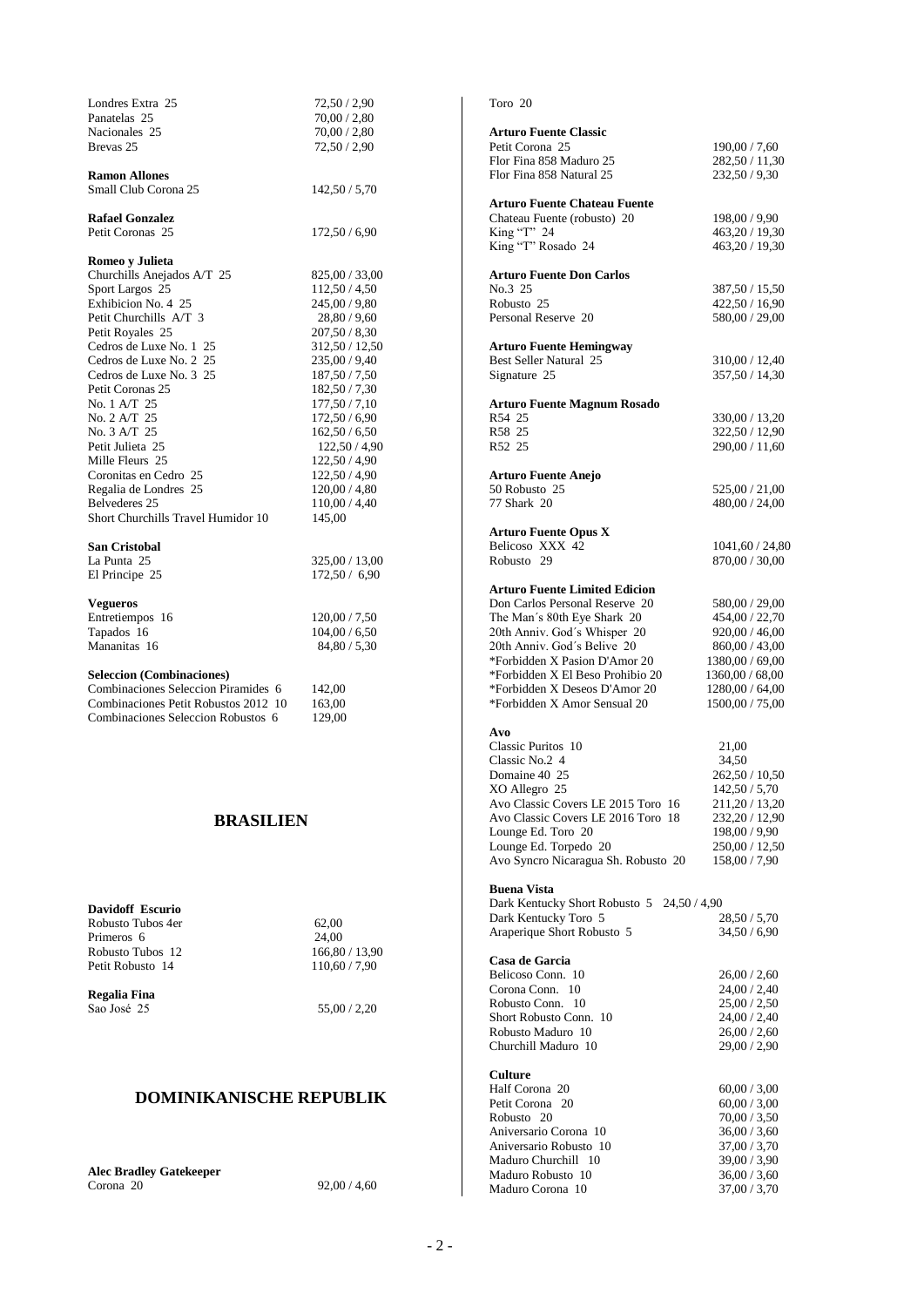| Cusano                            |                              | <b>Gilbert de Montsalvat Revolution Style</b>         |                                |
|-----------------------------------|------------------------------|-------------------------------------------------------|--------------------------------|
| Churchill Tubos 9                 | 32,40/3,60                   | Belicolissimo 10                                      | 42,00/4,20                     |
| Robustos Tubos 9                  | 35,10/3,90                   | Gordito 10                                            | 44,00 / 4,40                   |
| Corona Tubos 9                    | 29,70/3,30                   | Gordo 10                                              | 53,00/5,30                     |
| Robusto Bundle 16                 | 44,80 / 2,80                 |                                                       |                                |
|                                   |                              | <b>Gilbert de Montsalvat</b>                          |                                |
| <b>Cusano Connecticut</b>         |                              | Robusto Anniversary 10                                | 58,00 / 5,80                   |
| Corona 16                         | 62,40/3,90                   |                                                       |                                |
| Robusto 16                        | 73,60/4,60                   | Gilbert de Montsalvat Lounge Ed.                      |                                |
| Churchill 16                      | 72,00/4,50                   | Gordo 10<br>Pyramides 10                              | 56,00/5,60                     |
| <b>Cusano Maduro</b>              |                              |                                                       | 50,00 / 5,00                   |
| Robusto 16                        | 68,80/4,30                   | Gurkha Cellar Reserve 12y Platinum                    |                                |
| Toro 16                           | 73,60/4,60                   | Kraken XO 20                                          | 230,00 / 11,50                 |
| Churchill 16                      | 75,20 / 4,70                 | Solaro Double Robusto 20                              | 182,00/9,10                    |
|                                   |                              |                                                       |                                |
| <b>Davidoff</b>                   |                              | Gurkha Cellar Reserve 15y                             |                                |
| Art Edition 2016 10               | 280,00 / 28,00               | Prisoner Churchill 20                                 | 150,00 / 12,90                 |
| LE 2019 Year of the Pig 10        | 370,00 / 37,00               | Solaro Double Robusto 20                              | 198,00 / 9,90                  |
| LE 2017 Year of the Rooster 10    | 370,00 / 37,00               | Hedonism Grand Rotschield 20                          | 234,00 / 11,70                 |
| LE 2016 Year of the Monkey 10     | 360,00 / 36,00               | Lim. Hedonism Grand Rotschield Mad. 20 258,00 / 12,90 |                                |
| *Oro Blanco 1                     | 429,00                       | Koi Perfekto 20                                       | 198,00 / 9,90                  |
| Short Perfecto 25                 | 372,50 / 14,90               |                                                       |                                |
| Special "R" 25                    | 412,50 / 16,50               | <b>Gurkha Cellar Reserve 18y Edicion Especial</b>     |                                |
| Special "R" Tubos 20              | 350,00 / 17,50               | Hedonism Gran Rotschield 20                           | 270,00 / 13,50                 |
| Special "T" 20                    | 378,00 / 18,90               | Kraken XO 20                                          | 296,00 / 14,80                 |
|                                   |                              | Solaro Double Robusto 20                              | 238,00 / 11,90                 |
| Davidoff                          |                              | Koi Perfekto 20                                       | 214,00/10,70                   |
| Davidoff No.2 25                  | 422,50/16,90                 |                                                       |                                |
| Davidoff No.2 Tubos 4             | 68,00                        | <b>Gurkha Cellar Reserve 21y</b>                      |                                |
| Grand Cru Robusto 4               | 61,00                        | Kraken XO 20                                          | 310,00 / 15,50                 |
| Grand Cru Robusto 25              | 347,50 / 13,90               |                                                       |                                |
| Grand Cru Toro 25                 | 397,50 / 15,90               | Gurkha Heritage                                       |                                |
| Grand Cru No. 5 25                | 230,00/9,20                  | Robusto Corto (maduro) 24                             | 148,56/6,19                    |
| Davidoff 2000 Tubos 20            | 240,00 / 12,00               |                                                       |                                |
| Davidoff 2000 25                  | 297,50 / 11,90               | <b>Gurkha Ghost</b><br>Asura 21                       |                                |
| Davidoff 1000 25<br>Entreacto 20  | 235,00/9,40<br>158,00 / 7,90 | Shadow 21                                             | 165,90 / 7,90<br>138,60 / 6,60 |
| Exquisitos 20                     | 50,00/2,50                   | Gold Shadow 21                                        | 157,29 / 7,49                  |
| Primeros (Maduro) 6               | 24,00                        |                                                       |                                |
| Ambassadrice 25                   | 197,50 / 7,90                | Gurkha Triad                                          |                                |
|                                   |                              | Natural 20                                            | 1 580,00 / 79,00               |
| <b>Cuesta Rev</b>                 |                              | Platinum 20                                           | 1 980,00 / 99,00               |
| Centenario No.60 10               | 69,00/6,90                   |                                                       |                                |
| Centro Fino No.60 10              | 69,00 / 6,90                 | Gurkha                                                |                                |
|                                   |                              | Royal Challange Toro 20                               | 189,80 / 9,49                  |
| <b>Davidoff Millennium Blend</b>  |                              | Marquessa Toro 20                                     | 209,80 / 10,49                 |
| Short Robusto 20                  | 298,00 / 14,90               | Bourbon Coll. Toro (natural) 30 464,70 / 15,49        |                                |
|                                   |                              |                                                       |                                |
| <b>Davidoff Royal Release</b>     |                              | <b>Ibis</b>                                           |                                |
| Robusto 10                        | 590,00 / 59,00               | Robusto 10                                            | 25,00/2,50                     |
|                                   |                              |                                                       |                                |
| <b>Davidoff Winston Churchill</b> |                              | <b>Indian Motorcycle</b>                              |                                |
| The Statesman Robusto 20          | 318,00 / 15,90               | Robusto Shade 20                                      | 98,00 / 4,90                   |
| The Raconteur Petit Panatella 5   | 28,00                        | Robusto Maduro 20                                     | 98,00 / 4,90                   |
|                                   |                              |                                                       |                                |
| Davidoff Yamasa                   |                              | Keneda<br>Bel robusto 20                              |                                |
| Petit Churchill 4                 | 44,00                        |                                                       | 210,00 / 10,50                 |
| *Dictador                         |                              | Classic Gladiatore 20                                 | 230,00 / 11,50                 |
| Pavo Real Half Corona 24          | 132,00/5,50                  | <b>Leonel Royale / Original</b>                       |                                |
| Pavo Real Grand Robusto 20        | 150,00 / 7,50                | Robusto Tubos 16                                      | 126,40/7,90                    |
| Pavo Real Belicoso 20             | 156,00/7,80                  | Petit Corona 30                                       | 114,00/3,80                    |
| Pavo Real Gordo 20                | 156,00/7,80                  | Mini Cigars 10                                        | 17,50                          |
| J.Nelson Gordito 20               | 142,00/7,10                  |                                                       |                                |
| J.Nelson Robusto 20               | 160,00 / 8,00                | Patoro                                                |                                |
| XO 1913 Double Robusto 10         | 132,00 / 13,20               | Vintage Robusto 20                                    | 250,00 / 12,50                 |
|                                   |                              | Vuelta Abajo Salomones 10                             | 210,00/21,00                   |
| <b>Don Diego Anniversary</b>      |                              |                                                       |                                |
| Corona Tubos 20                   | 170,00 / 8,50                | <b>Private Stock Medium Filler</b>                    |                                |
|                                   |                              | Corona 20                                             | 58,00 / 2,90                   |
| <b>Don Diego</b>                  |                              |                                                       |                                |
| Robusto 3                         | 14,70                        | <b>Stanislaw</b>                                      |                                |
| Corona Le 2015 15                 | 76,50/5,10                   | Torpedo 25                                            | 110,00 / 4,40                  |
| Petit Coronas 25                  | 122,50 / 4,90                | Robusto 25                                            | 97,50/3,90                     |
| Robusto 25                        | 152,50/6,10                  | Panatela 25                                           | 92,50 / 3,70                   |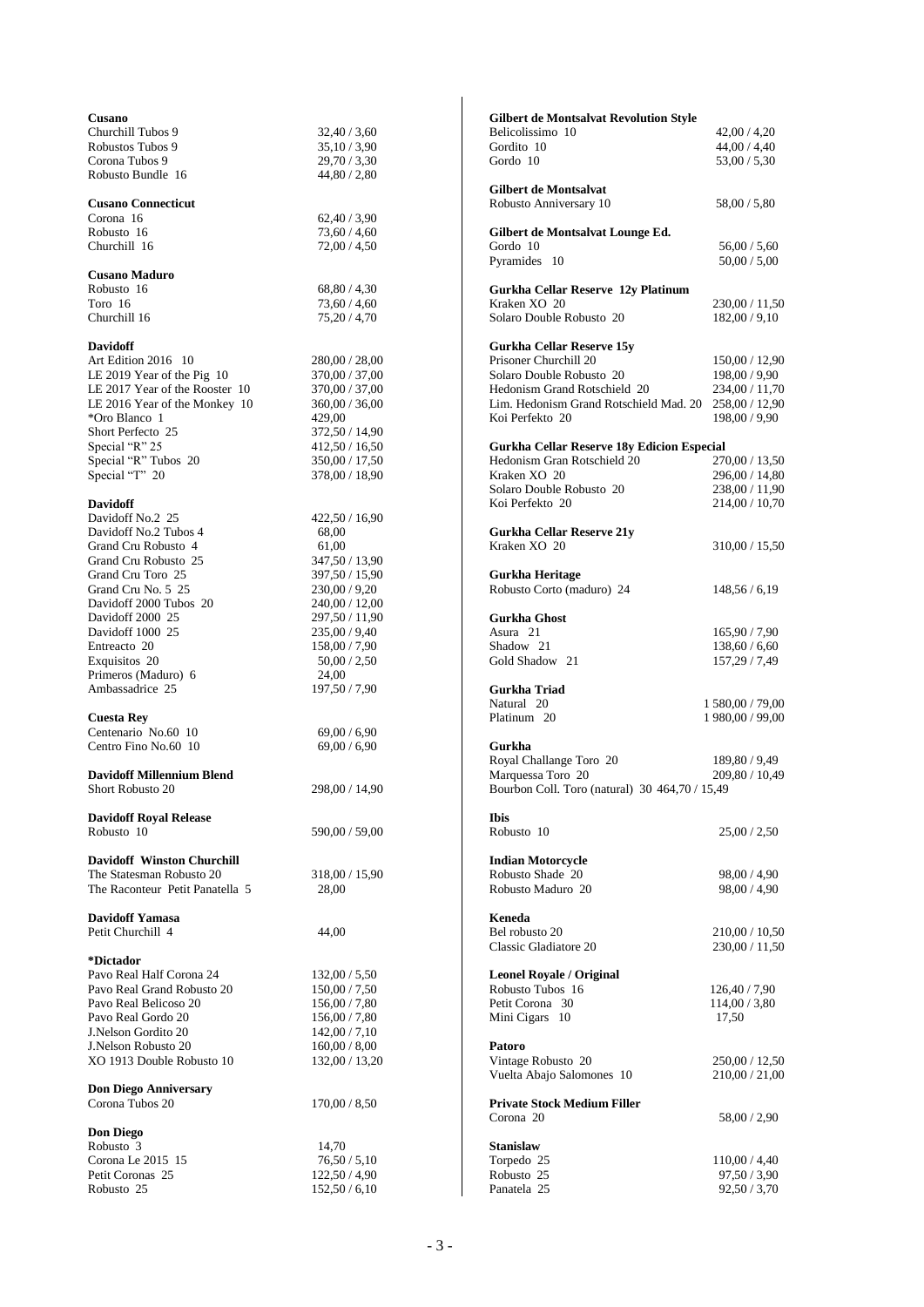| Churchill 25                                                   | 112,50/4,50                    | <b>Alec Bradley Prensado</b>             |                                 |
|----------------------------------------------------------------|--------------------------------|------------------------------------------|---------------------------------|
|                                                                |                                | Double Toro 20                           | 118,00 / 5,90                   |
| Vegafina Fortaleza 2<br>Robustos 10                            | 65,00/6,50                     | <b>Alec Bradley Prensado Lost Art</b>    |                                 |
| Panatela 25                                                    | 97,50/3,90                     | Robusto 20                               | 106,00 / 5,30                   |
| Galeon LE 2018 10                                              | 105,00 / 10,50                 | Grand Toro 20                            | 110,00 / 5,50                   |
|                                                                |                                |                                          |                                 |
| Vegafina                                                       |                                | <b>Alec Bradley The Lineage</b>          |                                 |
| Year of the Rat 16<br>Piramides 25                             | 201,60 / 12,60                 | Gordo 20                                 | 110,00 / 5,50<br>98,00 / 4,90   |
| Short Robusto Tubos 20                                         | 187,50 / 7,50<br>110,00 / 5,50 | Robusto 20<br>552 Toro 20                | 104,00 / 5,20                   |
| Robusto 25                                                     | 145,00/5,80                    |                                          |                                 |
| Piramides 25                                                   | 187,50 / 7,50                  | <b>Alec Bradley Raices Cubanas</b>       |                                 |
| Half Corona 10                                                 | 41,00/4,10                     | Churchill 20                             | 100,00 / 5,00                   |
| Coronas 25                                                     | 115,00 / 4,60                  | Gordo 20                                 | 104,00 / 5,20                   |
| Corona Tubos 25<br>Coronitas 25                                | 120,00/4,80<br>105,00/4,20     | <b>Alec Bradley Tempus Natural</b>       |                                 |
| Perla 25                                                       | 85,00/3,40                     | Magnus 20                                | 108,00 / 5,40                   |
| Minutos 25                                                     | 65,00/2,60                     |                                          |                                 |
| Pequenitos 6                                                   | 4,90                           | <b>Alec Bradley Spirit of Cuba</b>       |                                 |
|                                                                |                                | Robusto (Habano, Corojo, Natural) 20     | 54,00 / 2,70                    |
| Vegafina 1998<br>50 25                                         |                                | Torpedo (Natural, Corojo, Habano) 20     | 56,00/2,80                      |
| 52 25                                                          | 162,50/6,50<br>180,00 / 7,20   | Churchill (Corojo) 20                    | 58,00 / 2,90                    |
| 54 25                                                          | 195,00 / 7,80                  | <b>Alec Bradley Medalist</b>             |                                 |
| Vintage 1 Comb. 16                                             | 142,00                         | Robusto 10                               | 46,00 / 4,60                    |
|                                                                |                                |                                          |                                 |
| <b>Viking</b>                                                  |                                | <b>Alec Bradley Magic Toast</b>          |                                 |
| Norway Robusto 25<br>Norway Toro 25                            | 247,50 / 9,90<br>247,50 / 9,90 | Toro 20<br>Gordo 20                      | 122,00/6,10<br>126,00 / 6,30    |
| Norseman Toro 25                                               | 247,50 / 9,90                  |                                          |                                 |
|                                                                |                                | <b>Alec Bradley</b>                      |                                 |
| <b>Winston Churchill</b>                                       |                                | Texas Lancero 10                         | 65,00/6,50                      |
| Blenheim 25                                                    | 325,00 / 13,00                 |                                          |                                 |
| <b>Winston Churchill Late Hour</b>                             |                                | <b>Bentley</b><br>Sun Grown Ed. Toro 20  |                                 |
| Robusto 1/4                                                    | 62,00/15,50                    |                                          | 198,00 / 9,90                   |
|                                                                |                                | <b>Cavalier Geneve White</b>             |                                 |
| <b>Zino Platinum Scepter Series</b>                            |                                | Elegantes 20                             | 198,00 / 9,90                   |
| <b>Exclusive Series</b> 10                                     | 190,00 / 19,00                 | Salomones 10                             | 115,00 / 11,50                  |
|                                                                |                                | Medio 20                                 | 190,00 / 9,50                   |
|                                                                |                                | Diplomate 20                             | 198,00 / 9,90                   |
|                                                                |                                | Camacho                                  |                                 |
| <b>HONDURAS</b>                                                |                                | Triple Maduro Corona 20                  | 170,00 / 8,50                   |
|                                                                |                                | Robusto Tubos Ecuador 10                 | 66,00/6,60                      |
|                                                                |                                | Machitos (Conn, Criollo, Corojo) 6       | 17,00                           |
|                                                                |                                | CLE                                      |                                 |
|                                                                |                                | Perfecto Corojo 25                       | 132,00/6,60                     |
|                                                                |                                |                                          |                                 |
| <b>Alec Bradley Connecticut</b><br>Gordo 20                    | 98,00 / 4,90                   | Flor de Copan                            |                                 |
| Honduras Toro 20                                               | 86,00 / 4,30                   | Rothschild Maduro 20<br>Short Robusto 21 | 124,00/6,20<br>134,40 / 6,40    |
|                                                                |                                | Corona <sub>20</sub>                     | 98,00 / 4,90                    |
| <b>Alec Bradley Coyol</b>                                      |                                | Belicosos 20                             | 118,00 / 5,90                   |
| Robusto 20                                                     | 92,00/4,60                     |                                          |                                 |
| Toro 20<br>Double Churchill                                    | 96,00 / 4,80<br>110,00 / 5,50  | Flor de Selva                            |                                 |
| Gordo 20                                                       | 98,00 / 4,90                   | Colleción Maduro 4<br>El Galan 25        | 31,00                           |
|                                                                |                                | Grand Presse Maduro 10                   | 222,50 / 8,90<br>79,00 / 7,90   |
| <b>Alec Bradley Kintsugi</b>                                   |                                | Tempo Maduro 20                          | 158,00 / 7,90                   |
| Toro 24                                                        | 134,40/5,60                    | Tempo 20                                 | 144,00 / 7,20                   |
| Gordo 24                                                       | 148,80 / 6,20                  | Churchill 25                             | 187,50 / 7,50                   |
| Corona Gorda 24                                                | 112,80/4,70                    | Corona 25                                | 160,00 / 6,40                   |
| <b>Alec Bradley Maxx</b>                                       |                                | Robusto 25                               | 172,50/6,90                     |
| Nano 20                                                        | 78,00 / 3,90                   | Petit Corona 25<br>Panatela 25           | 162,50/6,50<br>80,00 / 3,20     |
| Super Freak 20                                                 | 130,00 / 6,50                  | Doble Corona 25                          | 247,50 / 9,90                   |
| Fixx Double Robusto 20                                         | 90,00 / 4,50                   | Egoista 20                               | 130,00 / 6,50                   |
|                                                                |                                | Fino 25                                  | 147,50 / 5,90                   |
| <b>Alec Bradley Mundial</b><br>Punta Lanza *4 Short Robusto 10 | 59,00 / 5,90                   | Extremo 10                               | 139,00 / 13,90                  |
|                                                                |                                | Lancero 10<br>No. 15 Maduro 20           | 119,00 / 11,90<br>178,00 / 8,90 |
| <b>Alec Bradley Post Embargo</b>                               |                                | 20th Anniversary Robusto 10              | 72,00/7,20                      |
| Gordo 20                                                       | 108,00 / 5,40                  | 20th Anniversary Petit Corona 10         | 72,00/7,20                      |
|                                                                |                                | 20th Anniversary Tempo 10                | 79,00 / 7,90                    |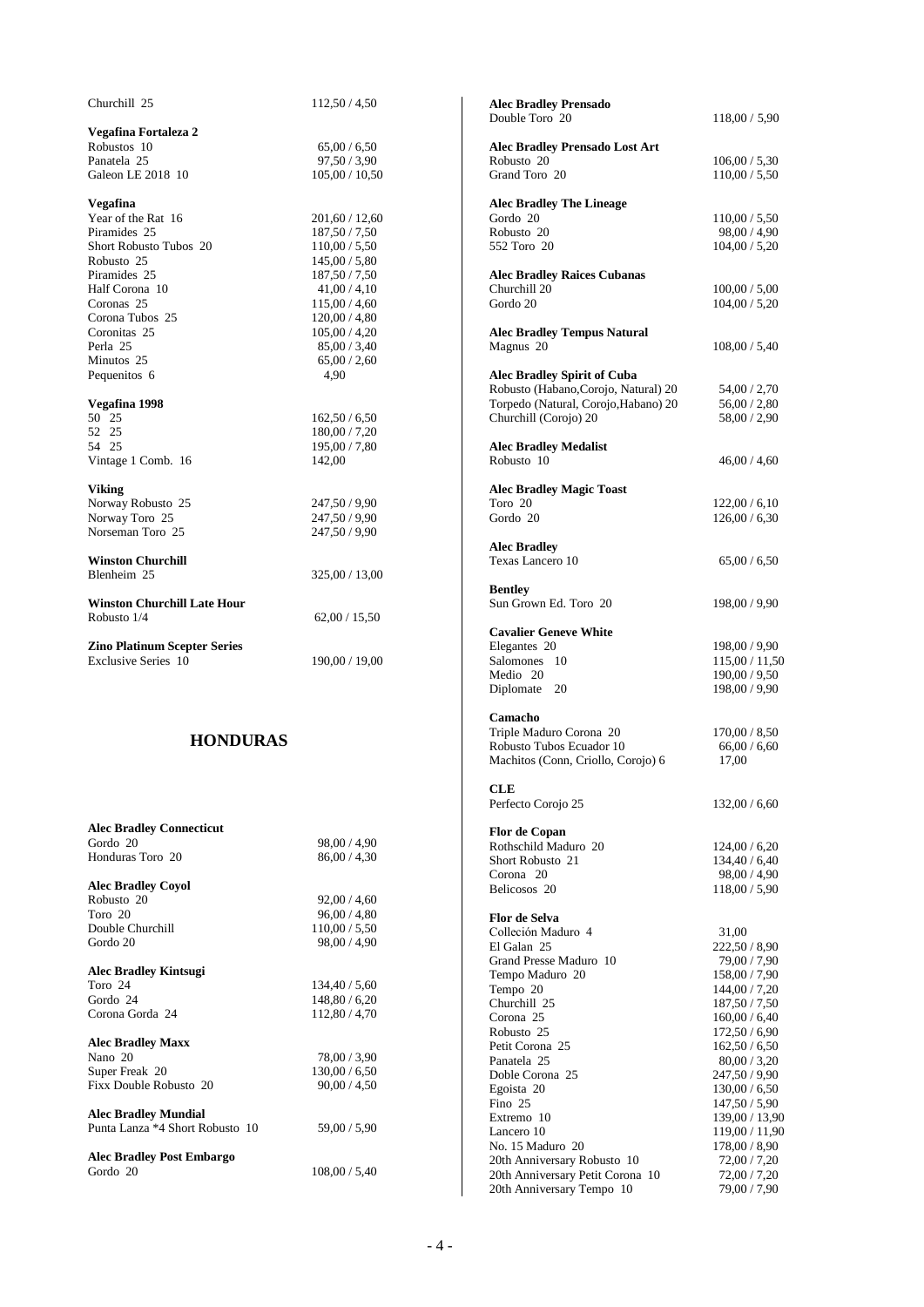| *20th Anniversary Coffret 4                              | 28,00                          |
|----------------------------------------------------------|--------------------------------|
| *Year of the Pig 19                                      | 207,10 / 10,90                 |
|                                                          |                                |
| <b>Maria Mancini</b>                                     |                                |
| Ed. 2019 Figurado 15                                     | 97,50/6,50                     |
| Half Corona 40                                           | 124,00 / 3,10                  |
| Presidente 40<br>Tubo im Buch 5                          | 212,00 / 5,30                  |
|                                                          | 36,50 / 7,30                   |
| Ed. Esp. Petit 20                                        | 56,00 / 2,80                   |
| Ed. Esp. Corona Classico 20<br>Ed. Esp. Grandees 20      | 72,00/3,60<br>78,00 / 3,90     |
| Banquete no.7 25                                         | 82,50/3,30                     |
| Ed.Esp. Magic Mountain 20                                | 88,00 / 4,40                   |
|                                                          |                                |
| <b>Placeres</b>                                          |                                |
| Reserva Box-Pressed Estrelas 20                          | 86,00/4,30                     |
| Reserva Marevas 20                                       | 86,00/4,30                     |
| Reserva Toro Grande 20                                   | 130,00/6,50                    |
| Toro 25                                                  | 72,50 / 2,90                   |
| Serie Roja Senoritas 10                                  | 9.90                           |
|                                                          |                                |
| The Leaf by Oscar Valladeres                             |                                |
| Toro Maduro 20                                           | 176,00 / 8,80                  |
| Toro Sumatra 20                                          | 174,00 / 8,70                  |
| Sixty Conn. 20                                           | 210,00 / 10,50                 |
| Sixty Maduro 20                                          | 218,00 / 10,90                 |
|                                                          |                                |
| <b>Oscar Valladares Ciseron Edition</b>                  |                                |
| Azul, Barba, Roja, Verde 20                              | 218,00 / 10,90                 |
| <b>The Oscar Maduro</b>                                  |                                |
| Robusto Maduro 11                                        | 104,50 / 9,50                  |
| Toro Maduro 11                                           | 126,50 / 11,50                 |
| Sixty Maduro 11                                          | 119,90 / 10,90                 |
|                                                          |                                |
| <b>The Oscar</b>                                         |                                |
| Barber Pole Toro 10                                      | 104,00 / 10,40                 |
| My Way Toro Grande 20                                    | 216,00 / 10,80                 |
| My Way 4x60 24                                           | 232,80 / 9,70                  |
| Altar Q 16                                               | 168,00 / 10,50                 |
| The Woody Normal 1                                       | 65,00                          |
| Wild Hunter Toro (Natural, Maduro) 20                    | 208,00 / 10,40                 |
|                                                          |                                |
| <b>Rocky Patel Decade</b>                                |                                |
| Short Robusto 20                                         | 112,00 / 5,60                  |
| Petit Belicoso 20                                        | 114,00 / 5,70                  |
| Torpedo 20                                               | 126,00 / 6,30                  |
| Toro 20                                                  | 124,00 / 6,20                  |
| Robusto 20                                               | 116,00 / 5,80                  |
| LE Gift pack 6                                           | 39,60                          |
|                                                          |                                |
| <b>Rocky Patel 20th Anniversary</b><br>Robusto Grande 20 | 124,00 / 6,20                  |
| Toro 20                                                  | 138,00 / 6,90                  |
|                                                          |                                |
| Patel LB 1                                               |                                |
| Corona 20                                                | 96,00 / 4,80                   |
| Sixty 20                                                 | 158,00 / 7,90                  |
| Robusto 20                                               | 98,00 / 4,90                   |
| Toro 20                                                  | 108,00 / 5,40                  |
|                                                          |                                |
| <b>Rocky Patel Edge</b>                                  |                                |
| Howitzer (Corojo, Maduro) 10                             | 90,00 / 9,00                   |
| Misille (Maduro, Corojo) 25                              | 87,50/3,50                     |
| Battalion-Sixty (Cor.) 20                                | 116,00 / 5,80                  |
| Corona (Conn., Cor.) 20                                  | 70,00/3,50                     |
| Short Robusto (Conn., Cor., Mad.) 20                     | 76,00 / 3,80                   |
| Robusto (Corojo) 20                                      | 74,00 / 3,70                   |
| Toro (Cor., Mad.) 20                                     | 84,00 / 4,20                   |
| Toro Maduro 100                                          | 380,00 / 3,80                  |
|                                                          |                                |
| Rocky Patel Old World Reserve Corojo                     |                                |
| Robusto 20<br>Toro 20                                    | 132,00 / 6,60                  |
| Sixty 20                                                 | 134,00 / 6,70<br>144,00 / 7,20 |
|                                                          |                                |
| <b>Rocky Patel Sungrown</b>                              |                                |
|                                                          |                                |

| Juniors Tin 5                                        | 11,50                        |
|------------------------------------------------------|------------------------------|
| Petite Belicoso 20                                   | 82,00/4,10                   |
| Toro 20                                              | 88,00 / 4,40                 |
| Robusto 20                                           | 80,00 / 4,00                 |
|                                                      |                              |
| <b>Rocky Patel Vintage 1990</b>                      |                              |
| Petite Belicoso 20                                   | 86,00 / 4,30                 |
| Torpedo 20                                           | 94,00 / 4,70                 |
| Robusto Glass Tube 10                                | 70,00 / 7,00                 |
| Churchill 20                                         | 88,00 / 4,40                 |
| Juniors <sub>5</sub>                                 | 10,90                        |
|                                                      |                              |
| <b>Rocky Patel Vintage 1999</b><br>Petie Belicoso 20 |                              |
| Corona 20                                            | 86,00 / 4,30                 |
| Robusto 20                                           | 78,00 / 3,90<br>86,00 / 4,30 |
|                                                      | 94,00 / 4,70                 |
| Torpedo 20                                           |                              |
| Juniors <sub>5</sub>                                 | 10,90                        |
| <b>Rocky Patel Vintage 2003</b>                      |                              |
| Torpedo 20                                           | 106,00 / 5,30                |
| Churchill 20                                         | 104,00 / 5,20                |
| Sixty 20                                             | 130,00 / 6,50                |
| Juniors <sub>5</sub>                                 | 10.90                        |
|                                                      |                              |
|                                                      |                              |
| <b>The Rosalila</b>                                  |                              |
| Toro (Con., Corojo, Maduro) 21                       | 165,90 / 7,90                |
|                                                      |                              |
| <b>Villa Zamorano Reserve</b>                        |                              |
| Corona 25                                            | 90,00 / 3,60                 |
| Robusto 25                                           | 97,50 / 3,90                 |
| Churchill 25                                         | 90,00 / 3,60                 |
| Intenso 25<br>No. 15 25                              | 85,00 / 3,40                 |
|                                                      | 110,00 / 4,40                |
| <b>Villa Zamorano</b>                                |                              |
| Corona Bundles 15                                    | 48,00 / 3,20                 |
| Churchill Bundles 25                                 |                              |
| Expreso Bundles 25                                   | 97,50 / 3,90<br>75,00 / 3,00 |
| Intenso Bundles 25                                   | 75,00 / 3,00                 |
| No. 15 25                                            | 87,50/3,50                   |
|                                                      |                              |
| Umnum                                                |                              |
| Honduras Robusto 25                                  | 49,75 / 1,99                 |
|                                                      |                              |

# **NICARAGUA**

| <b>Alec Bradley American</b>     |               |
|----------------------------------|---------------|
| Gordo Classic Nic. 20            | 98,00 / 4,90  |
| Alec Bradley Black Market Estelí |               |
| Torpedo 22                       | 118,80 / 5,40 |
| Churchills 22                    | 121,00/5,50   |
| Diamond 16                       | 116,80 / 7,30 |
| Gordo 22                         | 127,60 / 5,80 |
| <b>Alec Bradley Black Market</b> |               |
| Toro 22                          | 112,20/5,10   |
| Torpedo 22                       | 112,20/5,10   |
| Punk 22                          | 85,80 / 3,90  |
| Perfecto 10                      | 61,00/6,10    |
| Gordo 22                         | 118,80 / 5,40 |
| Churchill 22                     | 114,40 / 5,20 |
| <b>Alec Bradley Project 40</b>   |               |
| Toro 20                          | 98,00 / 4,90  |
| Robusto 20                       | 94,00 / 4,70  |
| Toro Maduro 24                   | 103,20/4,30   |
| Robusto Maduro 24                | 93,60/3,90    |
| Gordo Maduro 24                  | 110,40 / 4,60 |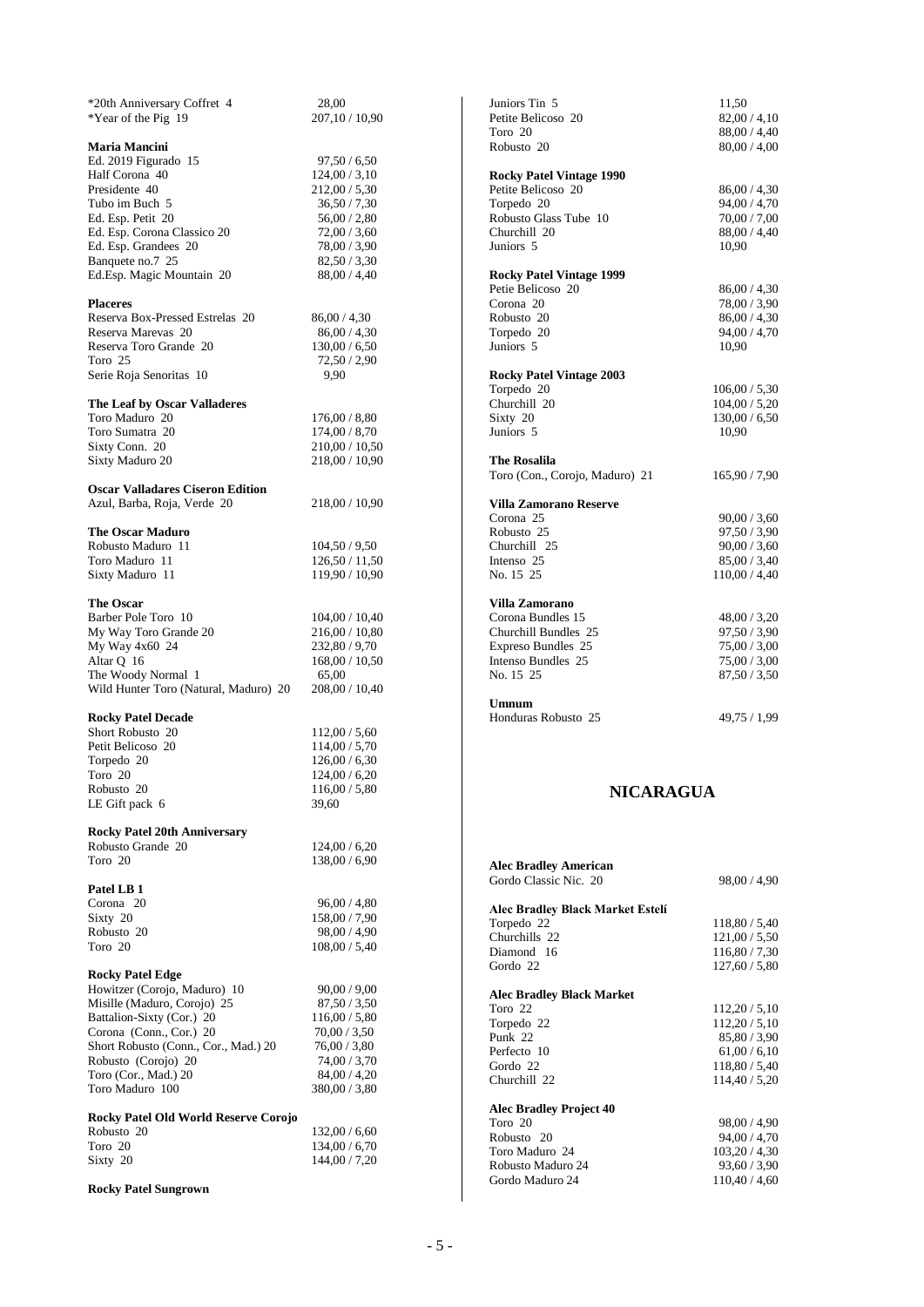| <b>Alec Bradley Tempus Nicaragua</b>       |                            | <b>Davidoff Nicaragua</b>                             |                                |
|--------------------------------------------|----------------------------|-------------------------------------------------------|--------------------------------|
| Magnus 20                                  | 122,00/6,10                | Robusto Tubos 12                                      | 154,80 / 12,90                 |
|                                            |                            | Short Corona 5                                        | 46,00                          |
| <b>Asylum Schizo</b>                       |                            | Humidor Pyramid 48 Belicoso LE 2013                   | 1.990,00                       |
| Robusto 20<br>Torpedo 20                   | 44,00/2,20                 |                                                       |                                |
|                                            | 58,00 / 2,90               | <b>Dunhill Signed Range</b><br>Geschenkbox 6          | 72,00                          |
| <b>Aging Room Quattro</b>                  |                            | Robusto 5                                             | 44,50/8,90                     |
| Espressivo 20                              | 157,80 / 7,89              | Selection Suprema Toro LEP 8                          | 159,20 / 19,90                 |
| Maestro 20                                 | 178,00/8,90                |                                                       |                                |
|                                            |                            | Drew Estate Liga Privada No. 9                        |                                |
| *AJ Fernandez San Lotano                   |                            | Cigarillo 10                                          | 19,00/1,90                     |
| <b>Bull Robusto 20</b>                     | 156,00/7,80                | Flying Pig 12                                         | 171,60/14,30                   |
| Requiem Maduro Robusto 20                  | 134,00/6,70                | Robusto 24                                            | 333,60 / 13,90                 |
| Oval Habano Robusto 20                     | 138,00 / 6,90              |                                                       |                                |
| Requiem Habano Robusto 20                  | 130,00 / 6,50              | <b>Drew Estate Liga Undercrown Shade</b>              |                                |
| Requiem Connecticut Robusto 20             | 114,00/5,70                | Corona 25<br>Robusto 25                               | 185,00 / 7,40<br>190,00 / 7,60 |
| *Aj Fernandez Dias de Gloria               |                            | Grand Toro 25                                         | 197,50 / 7,90                  |
| Toro 20                                    | 184,00/9,20                | Cigarillo 10                                          | 19,00/1,90                     |
| Robusto 20                                 | 166,00/8,30                |                                                       |                                |
|                                            |                            | Drew Estate Liga Privada Unico                        |                                |
| *Aj Fernandez Enclave                      |                            | Nasty Fritas 50                                       | 247,50 / 4,95                  |
| Habano Toro 20                             | 128,00 / 6,40              | Serie LP 40 (Lancero) 15                              | 171,00/11,40                   |
| Habano Robusto 20                          | 118,00 / 5,90              | Papas Fritas 50                                       | 250,00 / 5,00                  |
| <b>Broadleaf Robusto 20</b>                | 136,00 / 6,80              | Serie 5 UF-13 12                                      | 198,00 / 16,50                 |
| Connecticut Robusto 20                     | 118,00 / 5,90              |                                                       |                                |
|                                            |                            | <b>Drew Estate Undercrown</b>                         |                                |
| *Aj Fernandez Blend 15                     |                            | Robusto 20                                            | 164,00/8,20                    |
| Toro Bundle 15                             | 49,50/3,30                 | Toro 20                                               | 176,00 / 8,80                  |
| Robusto Bundle 15                          | 46,50/3,10                 |                                                       |                                |
| Short Robusto Bundle 15                    | 45,00/3,00                 | <b>Drew Estate Tabak Especial</b><br>Robusto Medio 24 |                                |
| <b>Bellas Artes</b>                        |                            | Robusto Oscuro 24                                     | 156,00 / 6,50<br>156,00 / 6,50 |
| Robusto Maduro 20                          | 180,00 / 9,00              | Cigarillo Cafesita 10                                 | 19,00/1,90                     |
|                                            |                            |                                                       |                                |
| <b>Bugatti by Perdomo</b>                  |                            | <b>Drew Estate Larutan</b>                            |                                |
| Robusto (Connecticut, Maduro) 20           | 158,00 / 7,90              | Dirt Torpedo 24                                       | 153,60/6,40                    |
| Torpedo (Connecticut) 20                   | 124,00/6,20                |                                                       |                                |
| Churchill (Connecticut, Maduro) 20         | 144,00/7,20                | <b>El Viejo Continente</b>                            |                                |
|                                            |                            | Robustum (Natural, Maduro) 25                         | 147,50/5,90                    |
| <b>Casa de Torres</b>                      |                            |                                                       |                                |
| E.E.Famoso 2011 Robusto 20                 | 90,00 / 4,50               | <b>Factory Smoke</b>                                  |                                |
| E.E. 2012 Belicoso 20                      | 90,00 / 4,50               | Churchill Sun Grown 25                                | 80,00/3,20                     |
| E.E. 2013 Gran Robusto 20                  | 98,00 / 4,90               | Churchill Shade 25                                    | 70,00 / 2,80                   |
| Toro 25                                    | 102,50/4,10                | Gordito Shade 25                                      | 80,00/3,20                     |
| Gran Robusto 20                            | 96,00 / 4,80               | Robusto Shade 25                                      | 67,50/2,70                     |
| Robusto 25<br><b>Bold Short Robusto 20</b> | 97,50/3,90<br>78,00 / 3,90 |                                                       |                                |
| Churchill 25                               | 105,00 / 4,20              | <b>Flor de Oliva</b><br>Toro (Natural) 25             | 92,50/3,70                     |
|                                            |                            | Toro (Maduro) 25                                      | 97,50/3,90                     |
| Condega                                    |                            |                                                       |                                |
| Robusto 25                                 | 94,75 / 3,79               | Fratello                                              |                                |
| Titan 10                                   | 48,90 / 4,89               | Robusto 20                                            | 170,00/8,50                    |
| Arsenio 10                                 | 44,90/4,49                 |                                                       |                                |
| Maduro 10                                  | 44,90 / 4,49               | <b>Gilbert de Montsalvat</b>                          |                                |
| Robusto tubos 3                            | 17,67/5,89                 | Perla 24                                              | 55,20/2,30                     |
|                                            |                            | Corona 16                                             | 51,20/3,20                     |
| Casa de Alegria Suave                      |                            | Robusto 16                                            | 54,40 / 3,40                   |
| Torpedito 24                               | 84,00/3,50                 | Short Belicoso 16                                     | 56,00/3,50                     |
|                                            |                            | Magnum 10                                             | 45,00/4,50                     |
| <b>Cusano Nicaragua</b>                    |                            | Anniversary 10                                        | 59,00 / 5,90                   |
| Corona 16                                  | 62,40/3,90                 | Chuncky 10                                            | 35,00/3,50                     |
| Robusto 16                                 | 72,00/4,50                 | Gran Robusto Anniver. 10                              | 58,00 / 5,80                   |
| Churchill 16                               | 72,00 / 4,50               | Charatan                                              |                                |
| Cumpay                                     |                            | Corona Tubos 10                                       | 53,00/5,30                     |
| Short 20                                   | 84,00/4,20                 |                                                       |                                |
| Volcan 20                                  | 110,00 / 5,50              | Joya de Nicaragua                                     |                                |
|                                            |                            | Torpedo 25                                            | 102,50/4,10                    |
| <b>Daniel Marshall</b>                     |                            | Viajante 10                                           | 68,00 / 6,80                   |
| Red Label Corona 20                        | 110,00/5,50                | Consul 25                                             | 115,50/4,60                    |
| Red Label Robusto 10                       | 65,00 / 6,50               | Senoritas 25                                          | 80,00 / 3,20                   |
| Red Label Torpedo 10                       | 73,00 / 7,30               | Piccolino 25                                          | 65,00/2,60                     |
| Red Label Gigante 10                       | 96,00/9,60                 | Bundle Gran Perfecto 25                               | 122,50 / 4,90                  |
| 38 <sup>th</sup> Humidor, 8 Pcs Cigars     | 1 499,00                   | Churchill 25                                          | 122,50 / 4,90                  |
|                                            |                            | Robusto 25                                            | 115,00 / 4,60                  |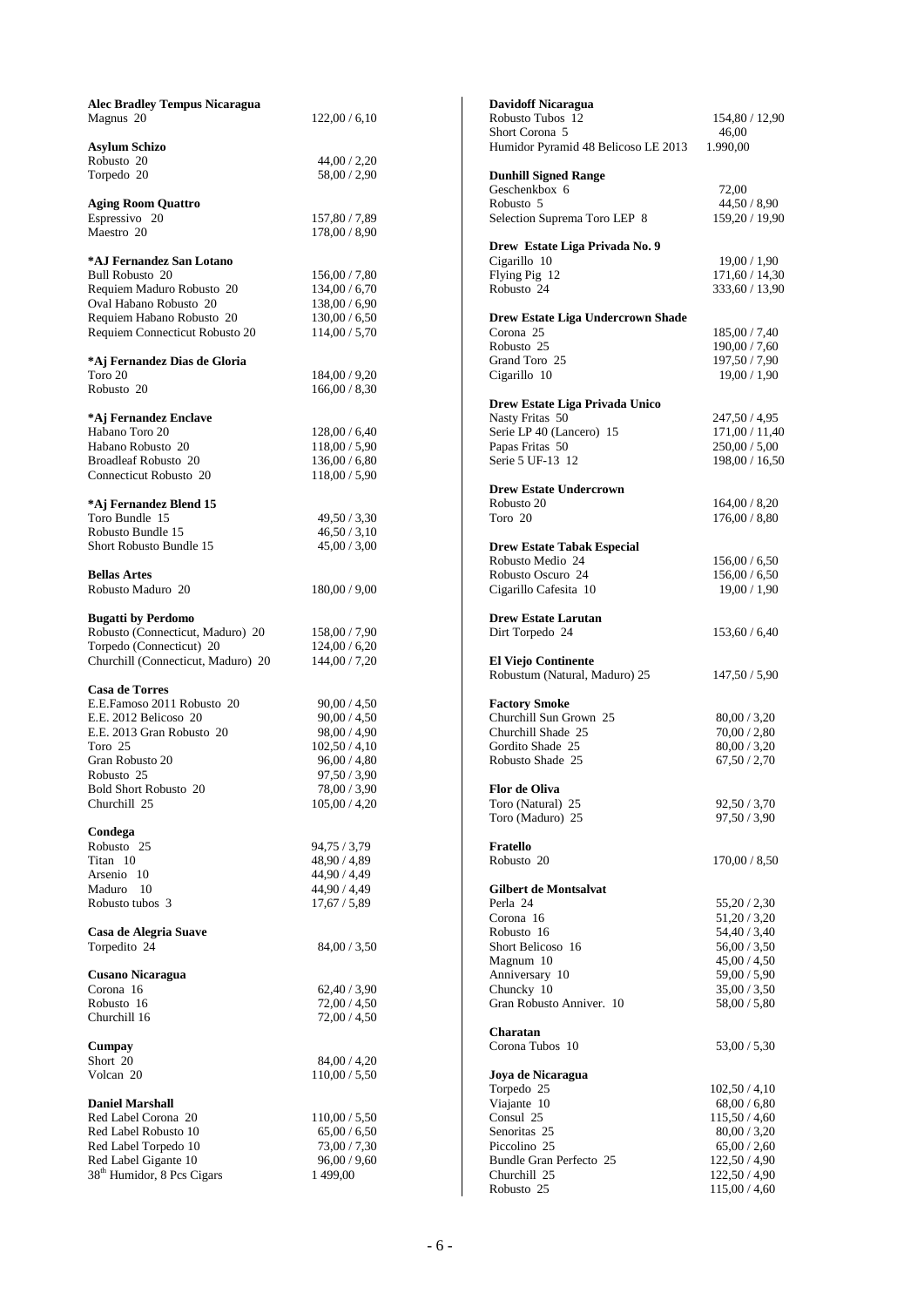| No.6 25                                              | 100,00/4,00                    |                                                         |                                 |
|------------------------------------------------------|--------------------------------|---------------------------------------------------------|---------------------------------|
|                                                      |                                | <b>Leonel Rare</b>                                      |                                 |
| Joya de Nicaragua Celebracion                        |                                | Special Edition 2017 20                                 | 174,00/8,70                     |
| Corona 20                                            | 68,00/3,40                     | Asia 2020 Toro 15                                       | 148,50 / 9,90                   |
| Toro 20<br>Consul 20                                 | 114,00/5,70<br>98,00 / 4,90    | Perla 20<br>Robusto 20                                  | 72,00/3,60<br>110,00 / 5,50     |
| Torpedo 20                                           | 124,00/6,20                    |                                                         |                                 |
| 446 25                                               | 90,00 / 3,60                   | <b>Leonel Serie P</b>                                   |                                 |
| 342 25                                               | 75,00/3,00                     | 350 Half Corona 24                                      | 81,60/3,40                      |
|                                                      |                                | 450 Magnum 20                                           | 96,00 / 4,80                    |
| Joya de Nicaragua Antano CT                          |                                | 550 Robusto 20                                          | 92,00 / 4,60                    |
| Toro 20                                              | 126,00/6,30                    | 600 Toro Gordo 20                                       | 120,00/6,00                     |
| Corona Gorda 20<br>Belicoso 20                       | 104,00 / 5,20<br>128,00 / 6,40 |                                                         |                                 |
| Robusto 20                                           | 118,00/5,90                    | <b>Leonel Signature</b><br>Toro (Maduro) 20             | 190,00/9,50                     |
|                                                      |                                |                                                         |                                 |
| Joya de Nicaragua Antano 1970                        |                                | <b>Horacio</b>                                          |                                 |
| Robusto Grande 20                                    | 118,00 / 5,90                  | V Classic 15                                            | 112,35 / 7,49                   |
| Gran Consul 20                                       | 98,00 / 4,90                   | Colosso Ed. Esp. 2017 15                                | 134,85 / 8,99                   |
| Perfecto 20                                          | 146,00/7,30                    | <b>XXL 15</b>                                           | 164,85 / 10,99                  |
| Magnum 660 20                                        | 146,00/7,30                    | Sled Ed. Esp. 2017 15                                   | 139, 35 / 9, 29                 |
| Machitos 5<br>Shut the Box Robusto Grande 20         | 16,50/3,30                     |                                                         |                                 |
|                                                      | 110,00                         | <b>New World</b><br>Robusto Connecticut 20              | 124,00/6,20                     |
| <b>Joya Black</b>                                    |                                | Toro Connecticut 20                                     | 126,00 / 6,30                   |
| Robusto 20                                           | 88,00 / 4,40                   | <b>Belicoso Connecticut 20</b>                          | 126,00/6,30                     |
| Toro 20                                              | 112,00/5,60                    | Oscuro Gobernador 21                                    | 136,50/6,50                     |
| Double Robusto 20                                    | 112,00/5,60                    | Oscuro Navegante 21                                     | 134,40/6,40                     |
| Nocturno 20                                          | 98,00 / 4,90                   | Oscuro Redondo Toro 20                                  | 126,00/6,30                     |
|                                                      |                                | Puro Especial Robusto 20                                | 156,00/7,80                     |
| Joya de Nicaragua Cabinetta                          |                                | Puro Especial Toro 20                                   | 164,00/8,20                     |
| Corona Gorda 20                                      | 94,00/4,70                     | *Cameroon Double Robusto 20                             | 124,00/6,20                     |
| Toro 20<br>Robusto 20                                | 116,00 / 5,80                  | *Cameroon Toro 20                                       | 136,00 / 6,80                   |
| Belicoso 20                                          | 104,00 / 5,20<br>114,00/5,70   | <b>Nub</b>                                              |                                 |
|                                                      |                                | 460 Sun Grown 24                                        | 163,20/6,80                     |
| <b>Joya Red</b>                                      |                                | 460 Cameroon 24                                         | 163,20/6,80                     |
| Short Churchill 20                                   | 76,00/3,80                     | 460 Connecticut 24                                      | 158,40/6,60                     |
| Canonazo 20                                          | 112,00/5,60                    | 460 Maduro 24                                           | 165,60/6,90                     |
| Robusto 20                                           | 108,00 / 5,40                  |                                                         |                                 |
| Toro 20                                              | 104,00 / 5,20                  | <b>Oliva Serie V</b>                                    |                                 |
|                                                      |                                | Double Robusto 24                                       | 172,80 / 7,20                   |
| Joya de Nicaragua Reserva Cuatro Cinco<br>Torpedo 10 | 84,00 / 8,40                   | Belicoso 24<br>Double Toro 24                           | 172,80 / 7,20<br>213,60 / 8,90  |
| Doble Robusto 10                                     | 78,00 / 7,80                   |                                                         |                                 |
| Toro 10                                              | 84,00 / 8,40                   | Oliva Serie O                                           |                                 |
| Petit Corona 10                                      | 59,00 / 5,90                   | Maduro Robusto 20                                       | 124,00/6,20                     |
|                                                      |                                | Cigarillo 4*38 5                                        | 11,90                           |
| Joya de Nicaragua Cinco Decadas                      |                                |                                                         |                                 |
| El General 10                                        | 170,00 / 17,00                 | <b>Oliva Serie G</b>                                    |                                 |
| Diadema 10                                           | 170,00 / 17,00                 | Belicoso Natural, Maduro 25<br>Double Robusto 25        | 140,00 / 5,60<br>125,00/5,00    |
| Joya de Nicaragua Rosalones                          |                                | Special 25                                              | 97,50/3,90                      |
| 654 20                                               | 106,00 / 5,30                  | Cigarillo 4*38 5                                        | 10,90                           |
| 552 20                                               | 82,00/4,10                     |                                                         |                                 |
| 460 20                                               | 96,00 / 4,80                   | <b>Oliva V Melanio</b>                                  |                                 |
| Reserva 550 20                                       | 84,00 / 4,20                   | Petit Corona 10                                         | 85,00/8,50                      |
| Reserva 650 20                                       | 96,00 / 4,80                   | Robusto (natural, maduro) 10                            | 99,00/9,90                      |
|                                                      |                                | Nub LE 2021 10                                          | 139,00 / 13,90                  |
| <b>Joya Silver</b>                                   |                                | Maduro Figurado 10                                      | 150,00 / 15,00                  |
| Robusto 20<br>Toro 20                                | 116,00 / 5,80<br>128,00 / 6,40 | Oliva                                                   |                                 |
|                                                      |                                | Serie F Cain 550 24                                     | 182,40/7,60                     |
| *Kentucky Fire Cured Swamp Thang                     |                                | Masterblend Robusto 20                                  | 210,00 / 10,50                  |
| Robusto Bundle 10                                    | 82,00/8,20                     |                                                         |                                 |
|                                                      |                                | Padron 1964                                             |                                 |
| <b>Leonel White</b>                                  |                                | Diplomatico Natural 25                                  | 407,50 / 16,30                  |
| Toro 20                                              | 136,00 / 6,80                  | Hermoso (Maduro) 26                                     | 439,40 / 16,90                  |
| Perla 20                                             | 74,00 / 3,70                   | Soberano STX15 (Natural) 15                             | 315,00 / 21,00                  |
| Asia Limited Edicion 2018 15                         | 133,50/8,90                    | Presidente STX15 (Natural) 15                           | 337,50 / 22,50                  |
| Leonel No. 511                                       |                                | No.4 (Natural, Maduro) 20<br><b>Exclusivo Natural 5</b> | 510,00 / 25,50<br>69,50 / 13,90 |
| Robusto Tubo 16                                      | 110,40/6,90                    |                                                         |                                 |
|                                                      |                                | Padron                                                  |                                 |
| <b>Leonel Sampler</b>                                |                                | 7000 Natural 26                                         | 236,60/9,10                     |
| Taste of Excelence Tube Sampler 4                    | 29,00                          | Delicias (Maduro) 26                                    | 169,00 / 6,50                   |
| *Taste of Excelence Sampler 6                        | 46,00                          |                                                         |                                 |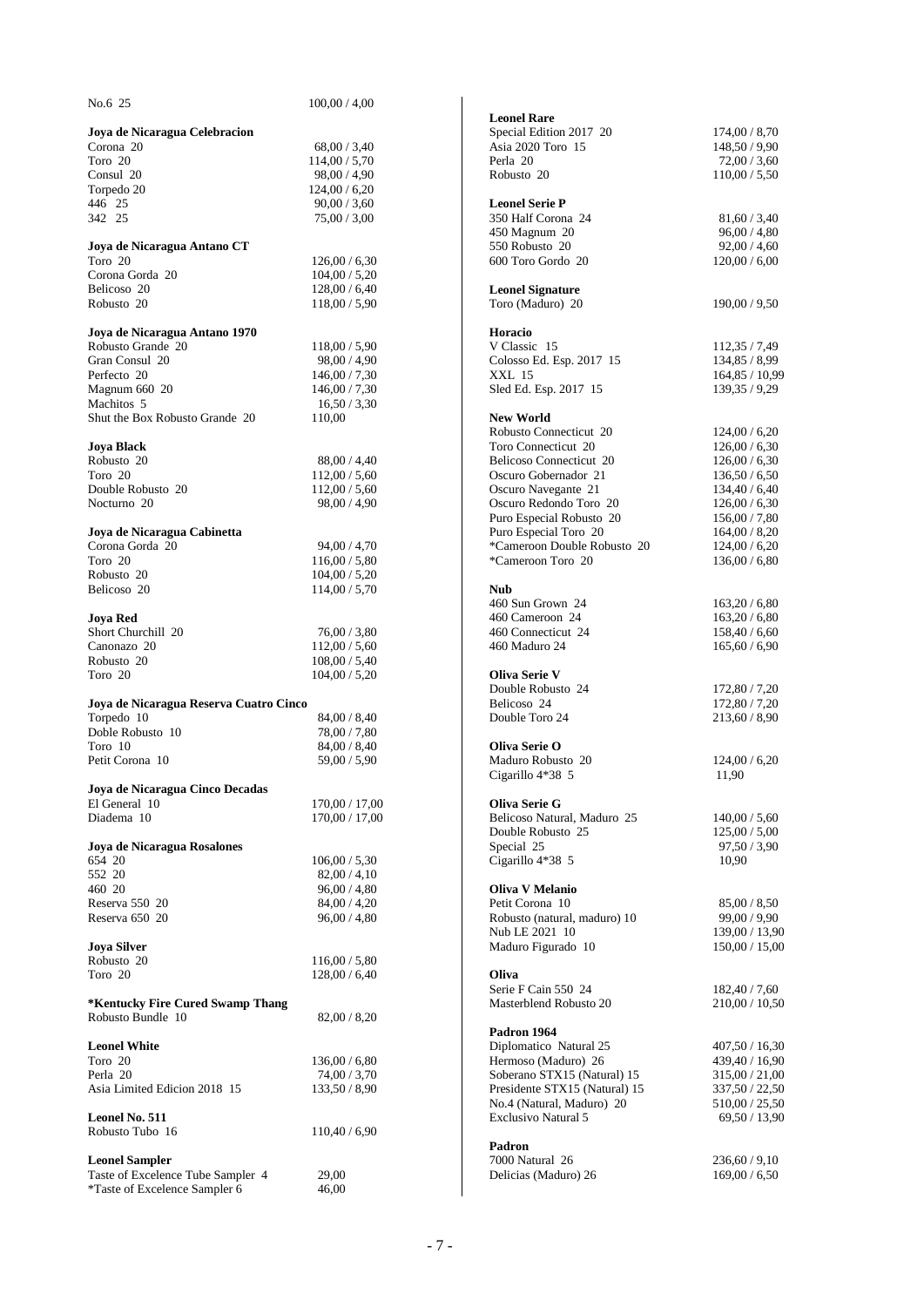| Padron 1926                                                                           |                  |
|---------------------------------------------------------------------------------------|------------------|
| 80 <sup>th</sup> Anniversary Natural 8                                                | 264,00 / 33,00   |
| No.1 Maduro 24                                                                        | 556,80 / 23,20   |
| No.90 Tubo (Natural, Maduro) 10                                                       | 270,00 / 27,00   |
| <b>Padron 50 Years Anniversary</b>                                                    |                  |
| Natural 50                                                                            | 2.450,00 / 49,00 |
| Maduro 50                                                                             | 2.850,00 / 57,00 |
|                                                                                       |                  |
| Padron 50 Years Anniversary Humidor<br>Inhalt: 50 50 <sup>th</sup> Anniversary Maduro |                  |
|                                                                                       | 5,500,00         |
| <b>Padron Humidor Handmade</b>                                                        |                  |
| Inhalt: 40 40 <sup>th</sup> Anniversary Natural                                       | 1.490,00         |
| <b>Padron Damaso</b>                                                                  |                  |
| No.8 20                                                                               | 312,00 / 15,60   |
| No 12 20                                                                              | 330,00 / 16,50   |
| No 17 20                                                                              | 420,00 / 21,00   |
|                                                                                       |                  |
| <b>Padron Family Reserve</b><br>Family Reserve 45 Natural 10                          | 240,00 / 24,00   |
|                                                                                       |                  |
| Perdomo Estate Selección                                                              |                  |
| Imperio Executiv Collection 30                                                        | 324,00           |
| Imperio Coffin (Maduro) 6                                                             | 68,40 / 11,40    |
| Perdomo Reserve 10 <sup>th</sup> Anniversary                                          |                  |
| Figurado (Conn.) 25                                                                   | 135,00 / 5,40    |
| Epicure (Noir) 25                                                                     | 187,50 / 7,50    |
| Churchill (Connecticut) 25                                                            | 205,00 / 8,20    |
| Puritos (Noir) 50                                                                     | 195,00 / 3,90    |
| Puritos (Conn.) 50                                                                    | 225,00 / 4,50    |
| Perdomo Reserve 10th Anniversary BP                                                   |                  |
| Epicure (Maduro, Sun Gr.) 25                                                          | 195,00 / 7,80    |
| Churchill (Maduro, Sun Gr.) 25                                                        | 207,50 / 8,30    |
| Robusto (Maduro, Sun Gr.) 25                                                          | 187,50 / 7,50    |
| Super Toro (Maduro, Sun Gr.) 25                                                       | 225,00 / 9,00    |
| Torpedo (Maduro, Sun Gr.) 25                                                          | 220,00 / 8,80    |
| Perdomo 20 <sup>th</sup> Anniversay                                                   |                  |
| Robusto (S.G., Maduro) 24                                                             | 199,20 / 8,30    |
| Corona Grande (Conn.) 24                                                              | 184,80 / 7,70    |
| Epicure Set (Conn., S.G., Maduro) 5                                                   | 39,60            |
| Perdomo Double Aged 12 Years Vintage                                                  |                  |
| Churchill (Conn., S.G., Maduro) 24                                                    | 273,60 / 11,40   |
| Gordo Extra (Conn., S.G.) 24                                                          | 273,60 / 11,40   |
| Robusto (S.G., Maduro) 24                                                             | 244,80 / 10,20   |
| Salomon (Conn., Sun Gr, Maduro) 8                                                     | 95,20 / 11,90    |
| <b>Perdomo Cameron Limited Edition</b>                                                |                  |
| Petit Corona 10                                                                       | 66,00/6,60       |
|                                                                                       |                  |
| <b>Perdomo Edicion de Silvio</b><br>Salomon (Maduro) 5                                |                  |
|                                                                                       | 132,00 / 26,40   |
| <b>Perdomo Factory Tour</b>                                                           |                  |
| Robusto (Conn., S.G. Maduro) 24                                                       | 158,40 / 6,60    |
| Toro (Conn., S.G., Maduro) 24                                                         | 170,40 / 7,10    |
| <b>Perdomo Fresco Bundles</b>                                                         |                  |
| Robusto (Conn., S.G., Mad.) 25                                                        | 105,00 / 4,20    |
| Toro (Conn., S.G., Maduro) 25                                                         | 110,00 / 4,40    |
| Churchill (Conn., S.G., Maduro) 25                                                    | 112,50 / 4,50    |
| Torpedo (Conn., S.G., Maduro) 25                                                      | 115,00 / 4,60    |
|                                                                                       |                  |
| Perdomo Habano                                                                        |                  |
| Robusto (Connecticut, Maduro) 20                                                      | 98,00 / 4,90     |
| Torpedo (Maduro) 20                                                                   | 110,00 / 5,50    |
| Churchill (Maduro) 20                                                                 | 118,00 / 5,90    |
| Perdomo BBA (Bourbon Barrel Aged)                                                     |                  |
| Robusto (Conn., S.G., Maduro) 24                                                      | 180,00 / 7,50    |
| Gordo (Conn., Maduro, S.G.) 24                                                        | 213,60 / 8,90    |

| Torpedo (Conn., SG., Maduro) 24                           | 194,40 / 8,10                    |
|-----------------------------------------------------------|----------------------------------|
| Epicure (Conn.) 24<br>Churchill (Conn., Maduro) 24        | 187,20 / 7,80                    |
|                                                           | 199,20 / 8,30                    |
| Perdomo Patriarch                                         |                                  |
| Churchill (Corojo) 20                                     | 132,00/6,60                      |
| Torpedo (Conn., Cor., Maduro) 20                          | 152,00 / 7,60                    |
| <b>Perdomo 2 Limited Edition 2008</b>                     |                                  |
| Robusto (Natural) 20                                      | 126,00/6,30                      |
|                                                           |                                  |
| Perdomo Lot 23                                            |                                  |
| Churchill (S.G., Maduro) 24<br>Belicoso (Maduro, S.G.) 24 | 158,40 / 6,60<br>153,60 / 6,40   |
| Robusto (Maduro) 24                                       | 156,00 / 6,50                    |
| Robusto (Natural) 24                                      | 184,80 / 7,70                    |
| Gordito (Conn., Natural., Maduro) 24                      | 151,20 / 6,30                    |
| Toro (Nat.) 24                                            | 158,40 / 6,60                    |
| Perdomo Small Batch                                       |                                  |
| Rothschild (S.Gr.,) 30                                    | 168,00/6,80                      |
| Belicoso (Conn., S.Gr.) 30                                | 174,00 / 7,00                    |
| Toro Espicial (Conn.) 30                                  | 225,00 / 7,50                    |
| Plasencia Cosecha 146                                     |                                  |
| La Musica Robusto 10                                      | 76,90 / 7,69                     |
|                                                           |                                  |
| Plasencia Reserva Alma del Campo                          |                                  |
| Sendero Toro Gordo 10<br>Guajiro Robusto Gordo 10         | 125,00 / 12,50<br>119,00 / 11,90 |
|                                                           |                                  |
| Plasencia Reserva Alma Fuerte                             |                                  |
| Sixto-Hexahon 10                                          | 149,00 / 14,90                   |
| Robustus - Robusto 10                                     | 139,90 / 13,99                   |
| Plasencia Reserve Alma del Fuego Candente                 |                                  |
| Robusto 10                                                | 114,90 / 11,49                   |
|                                                           |                                  |
|                                                           |                                  |
| Plasencia Reserva Original                                |                                  |
| Robusto 10                                                | 72,90 / 7,29                     |
| Corona 10<br>Toro 10                                      | 66,90 / 6,69<br>74,90 / 7,49     |
|                                                           |                                  |
| Plasencia Year of the OX                                  |                                  |
| Salomon 8                                                 | 232,00 / 29,00                   |
| <b>RomaCraft</b>                                          |                                  |
| Aquitaine Knuckle Dragger 24                              | 156,00 / 6,50                    |
| Whiskey Reb. Hamilton Petit 30                            | 222,00 / 7,40                    |
| Whiskey Reb. Brandford Robusto 24                         | 232,80 / 9,70                    |
| Whiskey Reb. Jefferson Short Rob. 24                      | 206,40 / 8,60                    |
| <b>Rocky Patel 15th Anniversary</b>                       |                                  |
| Corona Gorda 20                                           | 110,00 / 5,50                    |
| Petite Belicoso 20                                        | 116,00 / 5,80                    |
| Robusto 20                                                | 120,00 / 6,00                    |
| Toro 20<br>Torpedo 20                                     | 122,00/6,10<br>122,00/6,10       |
|                                                           |                                  |
| <b>Rocky Patel Fifty-Five</b>                             |                                  |
| Corona 20                                                 | 118,00 / 5,90                    |
| *Rocky Patel Disciple                                     |                                  |
| Robusto 20                                                | 132,00/6,60                      |
| Bala 20                                                   | 150,00 / 7,50                    |
| Sixty 20                                                  | 158,00 / 7,90                    |
| *Rocky Patel Sixty                                        |                                  |
| Robusto 20                                                | 198,00 / 9,90                    |
| Toro 20                                                   | 210,00 / 10,50                   |
|                                                           |                                  |
| *Rocky Patel White Label<br>Robusto 20                    | 232,00 / 11,60                   |
| Toro 20                                                   | 248,00 / 12,40                   |
| Churchill 20                                              | 248,00 / 12,40                   |
| Sixty 20                                                  | 336,00 / 16,80                   |